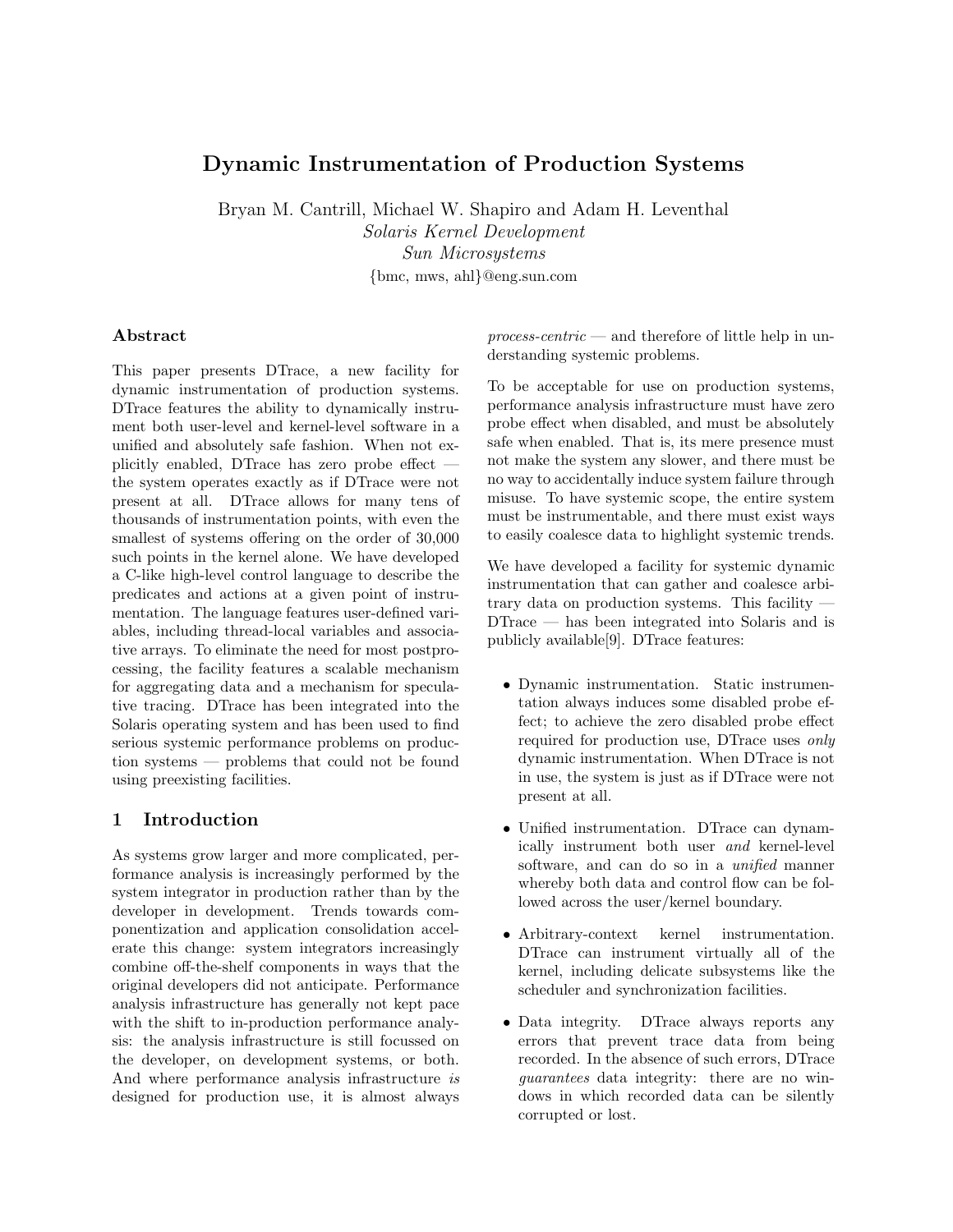- Arbitrary actions. The actions taken at a given point of instrumentation are not defined or limited a priori — the user can enable any probe with an arbitrary set of actions. Moreover, DTrace guarantees absolute safety of userdefined actions: run-time errors such as illegal memory accesses are caught and reported.
- Predicates. A logical predicate mechanism allows actions to be taken only when userspecified conditions are met, thereby pruning unwanted data at the source. DTrace thus avoids retaining, copying and storing data that will ultimately be discarded.
- A high-level control language. Predicates and actions are described in a C-like language dubbed "D" — that supports all ANSI C operators and allows access to the kernel's variables and native types. D offers user-defined variables, including global variables, thread-local variables, and associative arrays. D also supports pointer dereferencing; coupled with the run-time safety mechanisms of DTrace, structure chains can be safely traversed in a predicate or action.
- A scalable mechanism for aggregating data. DTrace allows data to be aggregated based on an arbitrary tuple of D expressions. The mechanism coalesces data as it is generated, reducing the amount of data that percolates through the framework by a factor of the number of data points. By allowing aggregation based on D expressions, DTrace permits users to aggregate by virtually anything.
- Speculative tracing. DTrace has a mechanism for speculatively tracing data, deferring the decision to commit or discard the data to a later time. This feature eliminates the need for most post-processing when exploring sporadic aberrant behavior.
- Heterogeneous instrumentation. Tracing frameworks have historically been designed around a single instrumentation methodology. In DTrace, the instrumentation providers are formally separated from the probe processing framework by a well-specified API, allowing novel dynamic instrumentation technologies to plug into and exploit the common framework.
- Scalable architecture. DTrace allows for many tens of thousands of instrumentation points (even the smallest systems typically have on

the order of 30,000 such points) and provides primitives for subsets of probes to be efficiently selected and enabled.

• Virtualized consumers. Everything about DTrace is virtualized per consumer: multiple consumers can enable the same probe in different ways, and a single consumer can enable a single probe in different ways. There is no limit on the number of concurrent DTrace consumers.

The remainder of this paper describes DTrace in detail. In Section 2, we discuss related work in the area of dynamic instrumentation. Section 3 provides an overview of the DTrace architecture. Section 4 describes some of the instrumentation providers we have implemented for DTrace. Section 5 describes the D language. Section 6 describes the DTrace facility for aggregating data. Section 7 describes the user-level instrumentation provided by DTrace. Section 8 describes the DTrace facility for speculative tracing. Section 9 describes in detail a performance problem on a production system that was root-caused using DTrace. Finally, Section 10 discusses future work and Section 11 provides our conclusions.

## 2 Related work

The notion of safely augmenting operating system execution with user-specified code has been explored in extensible systems like VINO[8] and SPIN[2]. However, these systems were designed to allow the user to extend the system where DTrace is designed to allow the user to simply understand it. So where the extensible systems allow much more general purpose augmentation, they have many fewer (if any) primitives for understanding system behavior.

There is a large body of work dedicated to systemic and dynamic instrumentation. Some features of DTrace, like predicates, were directly inspired by other work[6]. Some other features, like the idea of a higher-level language for system monitoring, exist elsewhere $[1, 3, 7]$  — but DTrace has made important new contributions. Other features, like aggregations, exist only in rudimentary form elsewhere[1, 3]; DTrace has advanced these ideas significantly. And some features, like speculative tracing, don't seem to exist in any form in any of the prior work.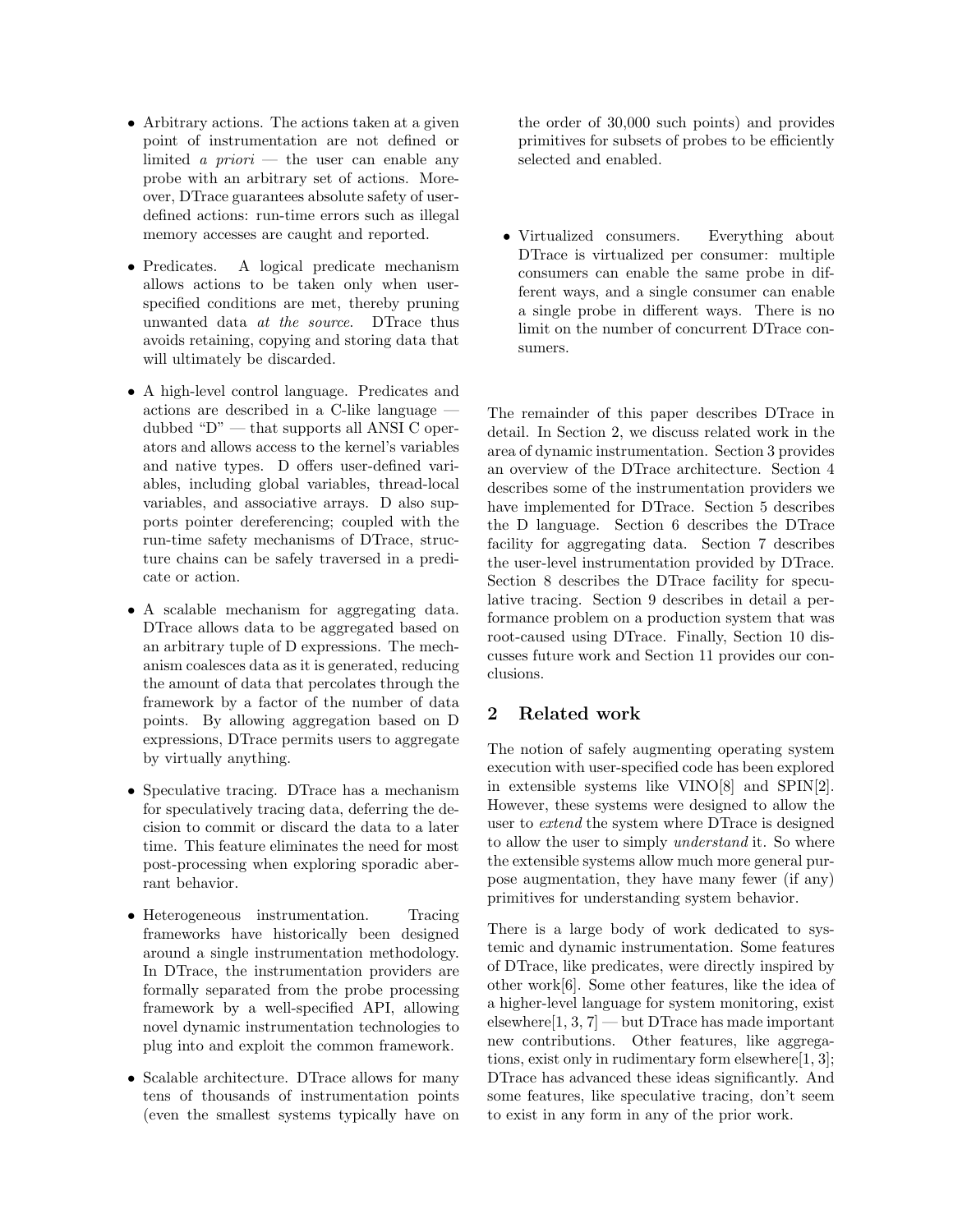#### 2.1 Linux Trace Toolkit

The Linux Trace Toolkit (LTT) is designed around a traditional static instrumentation methodology that induces a non-zero (but small) probe effect for each instrumentation point[13]. To keep the overall disabled probe effect reasonably low, LTT defines only a limited number of instrumentation points — comprising approximately 45 events. LTT cannot take arbitrary actions (each statically-defined event defines an event-specific "detail"), and lacks any sort of higher-level language to describe such actions. LTT has a coarse mechanism for pruning data, whereby traced events may be limited only to those pertaining to a given PID, process group, GID or UID, but no other predicates are possible. As LTT has few mechanisms for reducing the data flow via pruning or coalescing, substantial effort has naturally gone into optimizing the path of trace data from the kernel to user-level[14].

### 2.2 DProbes

DProbes is a facility originally designed for OS/2 that was ported to Linux and subsequently expanded[7]. Superficially, DProbes and DTrace have some similar attributes: both are based on dynamic instrumentation (and thus both have zero probe effect when not enabled) and both define a language for arbitrary actions as well as a simple virtual machine to implement them. However, there are significant differences. While DProbes uses dynamic instrumentation, it uses a technique that is lossy when a probe is hit simultaneously on different CPUs. While DProbes has user-defined variables, it lacks thread-local variables and associative arrays. Further, it lacks any mechanism for data aggregation, and has no predicate support. And while DProbes has made some safety considerations (for example, invalid loads are handled through an exception mechanism), is was not designed with absolute safety as a constraint; misuse of DProbes can result in a system crash.<sup>1</sup>

### 2.3 K42

K42 is a research kernel that has its own static instrumentation framework[11]. K42's instrumentation has many of LTT's limitations (statically defined actions, no facilities for data reduction, etc.), but — as in DTrace — thought has been

given in K42 to instrumentation scalability. Like DTrace, K42 has lock-free, per-CPU buffering but K42 implements it in a way that sacrifices the integrity of traced data.<sup>2</sup> Recently, the scalable tracing techniques from K42 have been integrated into LTT, presumably rectifying LTT's serious scalability problems (albeit at the expense of data integrity).

#### 2.4 Kerninst

Kerninst is a dynamic instrumentation framework that is designed for use on commodity operating system kernels[10]. Kerninst achieves zero probe effect when disabled, and allows instrumentation of virtually any text in the kernel. However, Kerninst is highly aggressive in its instrumentation; users can erroneously induce a fatal error by accidentally instrumenting routines that are not actually safe to instrument.<sup>3</sup> Kerninst allows for some coalesence of data, but data may not be aggregated based on arbitrary tuples. Kerninst has some predicate support, but it does not allow for arbitrary predicates and has no support for arbitrary actions.

#### 3 DTrace Architecture

The core of DTrace — including all instrumentation, probe processing and buffering — resides in the kernel. Processes become DTrace consumers by initiating communication with the in-kernel DTrace component via the DTrace library. While any program may be a DTrace consumer,  $dtrace(1M)$  is the canonical DTrace consumer: it allows generalized access to all DTrace facilities.

#### 3.1 Providers and Probes

The DTrace framework itself performs no instrumentation of the system; that task is delegated to instrumentation providers. Providers are loadable kernel modules that communicate with the DTrace kernel module using a well-defined API. When they are instructed to do so by the DTrace framework, instrumentation providers determine points that they can potentially instrument. For every point of instrumentation, providers call back into the DTrace

<sup>1</sup>Examples of such misuse include erroneously specifying a non-instruction boundary to instrument or specifying an action that incorrectly changes register values.

<sup>2</sup>For example, rescheduling during data recording can silently corrupt the data buffer.

<sup>3</sup> In particular, Kerninst on SPARC makes no attempt to recognize text as being executed at  $TL=1$  or  $TL>1$  — two highly constrained contexts in the SPARC V9 architecture. Instrumenting such text with Kerninst induces an operating system panic. This has been communicated to Miller et al.; a solution is likely forthcoming[5].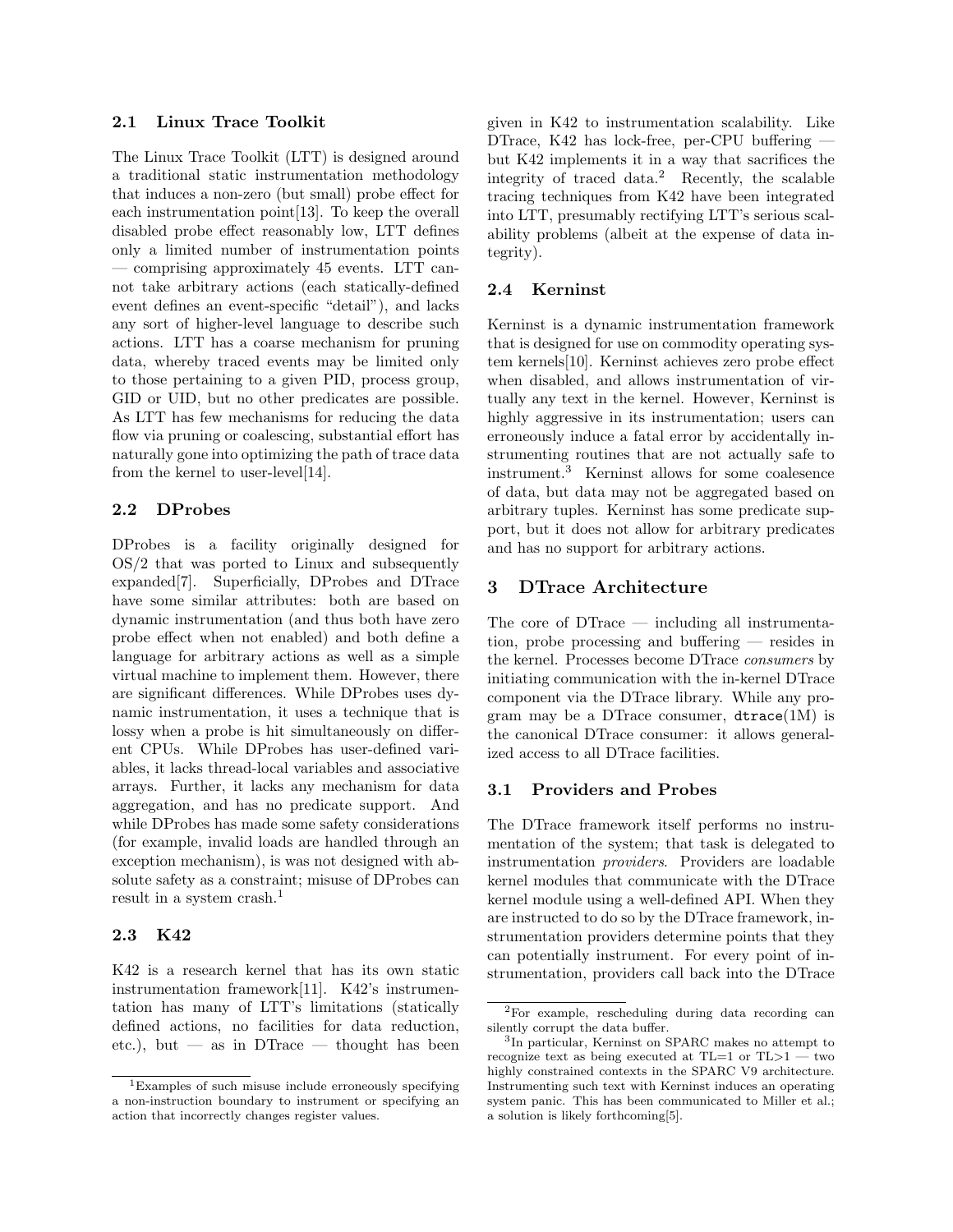framework to create a probe. To create a probe the provider specifies the module name and function name of the instrumentation point, plus a semantic name for the probe. Each probe is thus uniquely identified by a 4-tuple:

#### $\langle$  provider, module, function, name

Probe creation does not instrument the system: it simply identifies a potential for instrumentation to the DTrace framework. When a provider creates a probe, DTrace returns a probe identifier to the provider.

Probes are advertised to consumers, who can enable them by specifying any (or all) elements of the 4-tuple. When a probe is enabled, an enabling control block (ECB) is created and associated with the probe. If there are no other ECBs associated with the probe (that is, if the probe is disabled), the DTrace framework calls the probe's provider to enable the probe. The provider dynamically instruments the system in such a way that when the probe fires, control is transferred to an entry point in the DTrace framework with the probe's identifier specified as the first argument. A key attribute of DTrace is that there are no constraints as to the context of a firing probe: the DTrace framework itself is nonblocking and makes no explicit or implicit calls into the kernel at-large.

When a probe fires and control is transferred to the DTrace framework, interrupts are disabled on the current CPU, and DTrace performs the activities specified by each ECB on the probe's ECB chain. Interrupts are then reenabled and control returns to the provider. The provider itself need not handle any multiplexing of consumers on a single probe – all multiplexing is handled by the framework's ECB abstraction.

### 3.2 Actions and Predicates

Each ECB may have an optional predicate associated with it. If an ECB has a predicate and the condition specified by the predicate is not satisfied, processing advances to the next ECB. Every ECB has a list of actions; if the predicate is satisfied, the ECB is processed by iterating over its actions. If an action indicates data to be traced, the data is stored in the per-CPU buffer associated with the consumer that created the ECB; see Section 3.3. Actions may also update D variable state; user variables are described in more detail in Section 5. Actions may not store to kernel memory, modify registers, or make otherwise arbitrary changes to system state.<sup>4</sup>

#### 3.3 Buffers

Each DTrace consumer has a set of in-kernel per-CPU buffers allocated on its behalf and referred to by its consumer state. The consumer state is in turn referred to by each of the consumer's ECBs; when an ECB action indicates data to be traced, it is recorded in the ECB consumer's per-CPU buffer. The amount of data traced by a given ECB is always constant. That is, different ECBs may trace different amounts of data, but a given ECB always traces the same quantity of data. Before processing an ECB, the per-CPU buffer is checked for sufficient space; if there is not sufficient space for the ECB's data recording actions, a per-buffer drop count is incremented and processing advances to the next ECB.

It is up to consumers to minimize drop counts by reading buffers periodically.<sup>5</sup> Buffers are read out of the kernel using a mechanism that both maintains data integrity and assures that probe processing remains wait-free. This is done by having two per-CPU buffers: an active buffer and an inactive buffer. When a DTrace consumer wishes to read the buffer for a specified CPU, a cross-call is made to the CPU. The cross-call, which executes on the specified CPU, disables interrupts on the CPU, switches the active buffer with the inactive buffer, reenables interrupts and returns. Because interrupts are disabled in both probe processing and buffer switching (and because buffer switching always occurs on the CPU to be switched), an ordering is assured: buffer switching and probe processing cannot possibly interleave on the same CPU. Once the active and inactive buffers have been switched, the inactive buffer is copied out to the consumer.

The data record layout in the per-CPU buffer is an enabled probe identifier (EPID) followed by some amount of data. An EPID has a one-to-one mapping with an ECB, and can be used to query the kernel for the size and layout of the data stored by the corresponding ECB. Because the data layout for a given ECB is guaranteed to be constant over the lifetime of the ECB, the ECB metadata can be cached at user-level. This design separates the metadata

<sup>&</sup>lt;sup>4</sup>There do exist some actions that change the state of the system, but they change state only in a well-defined way (e.g. stopping the current process, inducing a kernel breakpoint). These destructive actions are only permitted to users with sufficient privilege, and can be disabled entirely.

<sup>5</sup>Consumers may also reduce drops by increasing the size of in-kernel buffers.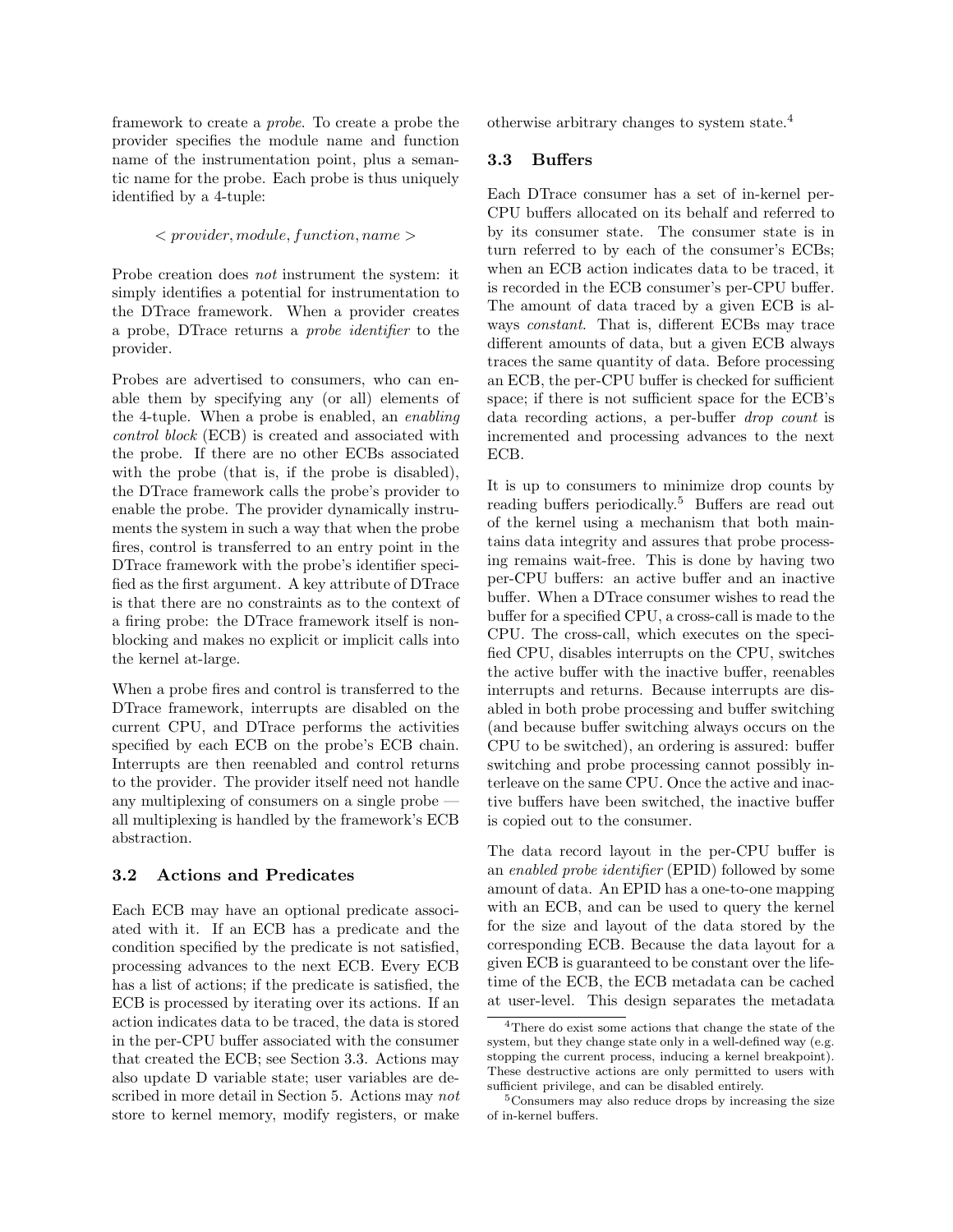stream from the data stream, simplifying run-time analysis tools considerably.

### 3.4 DIF

Actions and predicates are specified in a virtual machine instruction set that is emulated in the kernel at probe firing time. The instruction set, "D Intermediate Format" or DIF, is a small RISC instruction set designed for simple emulation and on-the-fly code generation. It features 64-bit registers, 64-bit arithmetic and logical instructions, comparison and branch instructions, 1-, 2-, 4- and 8-byte memory loads from kernel and user space, and special instructions to access variables and strings. DIF is designed for simplicity of emulation. For example, there is only one addressing mode and most instructions operate only on register operands.

### 3.5 DIF Safety

As DIF is emulated in the context of a firing probe, it is a design constraint that DIF emulation be absolutely safe. To assure basic sanity, opcodes, reserved bits, registers, string references and variable references are checked for validity as the DIF is loaded into the kernel. To prevent DIF from inducing an infinite loop in probe context, only forward branches are permitted. This safety provision may seem draconian — it eliminates loops altogether — but in practice we have not discovered it to present a serious limitation.<sup>6</sup>

Run-time errors like illegal loads or division by zero cannot be detected statically; these errors are handled by the DIF virtual machine. Misaligned loads and division by zero are easily handled  $-$  the emulator simply refuses to perform such operations. (Any attempt to perform such an operation aborts processing of the current ECB and results in a runtime error that is propagated back to the DTrace consumer.) Similarly, loads from memory-mapped I/O devices (where loads may have undesirable or dangerous side effects) are prevented by checking that the address of a DIF-directed load does not fall within the virtual address range that the kernel reserves for memory-mapped device registers.

Loads from unmapped memory are more complicated to prevent, however, because it is not possible to probe VM data structures from probe firing context. When the emulation engine attempts to perform such a load, a hardware fault will occur. The kernel's page fault handler has been modified to check if the load is DIF-directed; if it is, the fault handler sets a per-CPU bit to indicate that a fault has occurred, and increments the instruction pointer past the faulting load. After emulating each load, the DIF emulation engine checks for the presence of the faulted bit; if it is set, processing of the current ECB is aborted and the error is reported to the user. This mechanism adds some processing cost to the kernel's page fault path, but the cost is so extraordinarily small relative to the total processing cost of a page fault that the effect on system performance is nil.

## 4 Providers

By formally separating instrumentation providers from the core framework, DTrace is able to accommodate heterogeneous instrumentation methodologies. Further, as future instrumentation methodologies are developed, they can be easily plugged in to the DTrace framework. We have implemented six different instrumentation providers, each with its own dynamic instrumentation methodology, that offer observability into different aspects of the system. While the providers differ in their methodology, all of the DTrace providers have zero probe effect when disabled. Some of the providers are introduced below, but the details of their instrumentation methodologies are largely beyond the scope of this paper.

### 4.1 Function Boundary Tracing

The Function Boundary Tracing (FBT) provider makes available a probe upon entry to and return from nearly every function in the kernel. As there are many functions in the kernel, FBT provides many probes — even on the smallest systems, FBT will provide more than 25,000 probes. As with other DTrace providers, FBT has zero probe effect when it is not explicitly enabled, and when enabled only induces a probe effect in probed functions. While the mechanism used for the implementation of FBT is highly specific to the instruction set architecture, FBT has been implemented on both SPARC and x86.

On SPARC, FBT works by replacing an instruction with an unconditional annulled branch-always (ba,a) instruction. The branch redirects control flow into an FBT-controlled trampoline, which prepares arguments and transfers control into DTrace.

<sup>6</sup>DProbes addressed this problem by allowing loops but introducing a user-tunable, "jmpmax," as an upper-bound on the number of jumps that a probe handler may make.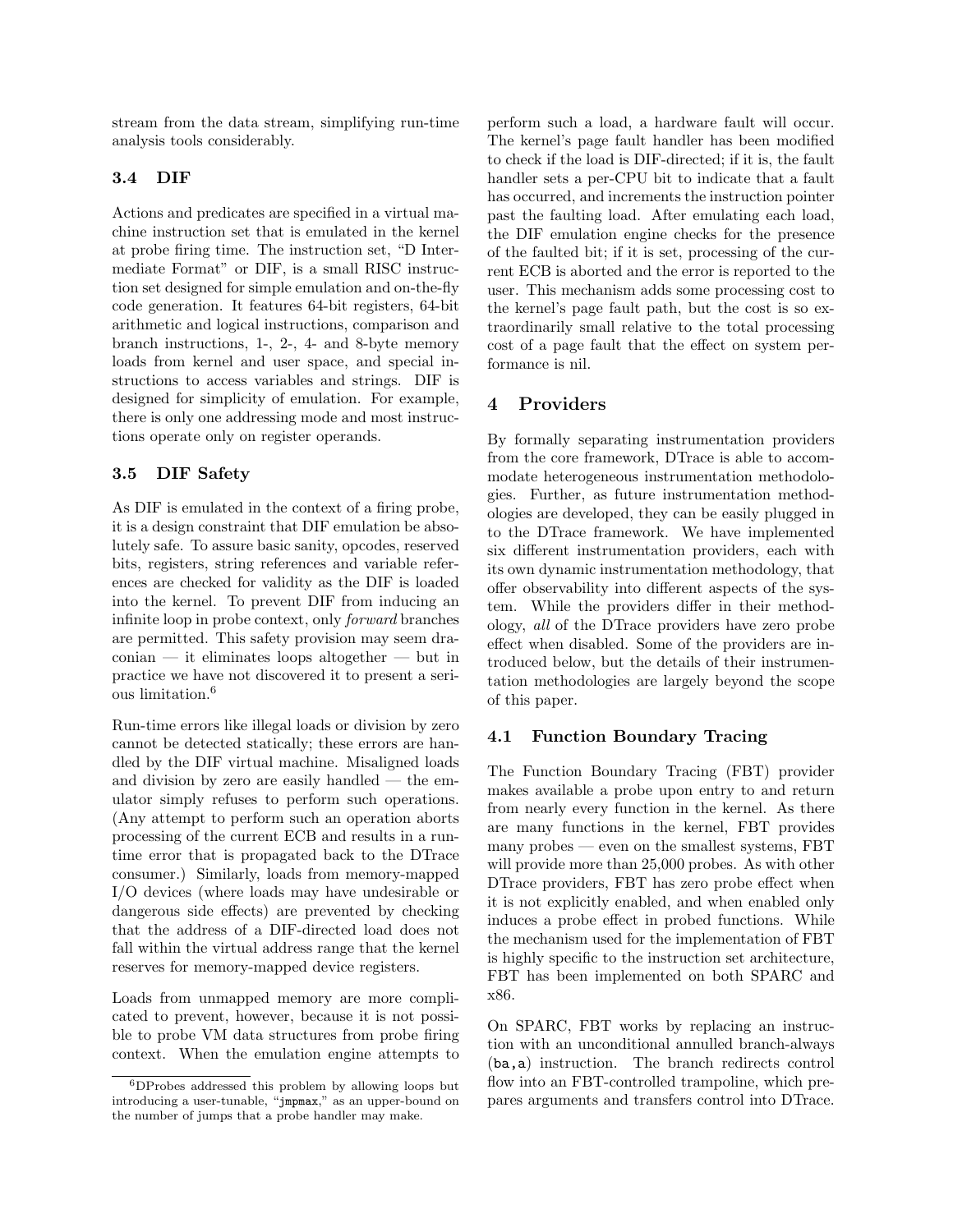Upon return from DTrace, the replaced instruction is executed in the trampoline before transferring control back to the instrumented code path. This is a similar mechanism to that used by Kerninst[10] — but it is at once less general (it instruments only function entry and return) and completely safe (it will never erroneously instrument code executed at  $TL>0$ ).

On x86, FBT uses a trap-based mechanism that replaces one of the instructions in the sequence that establishes a stack frame (or one of the instructions in the sequence that dismantles a stack frame) with an instruction to transfer control to the interrupt descriptor table (IDT). The IDT handler uses the trapping instruction pointer to look up the FBT probe and transfers control into DTrace. Upon return from DTrace, the replaced instruction is emulated from the trap handler by manipulating the trap stack. The use of emulation (instead of instruction rewriting and reexecution) assures that FBT does not suffer from the potential lossiness of the DProbes mechanism.

## 4.2 System Call Tracing

The syscall provider makes available a probe at the entry to and return from each system call in the system. As system calls are the primary interface between user-level applications and the operating system kernel, the syscall provider can offer tremendous insight into application behavior with respect to the system. The syscall provider works by dynamically rewriting the corresponding entry in the system call table when a probe is enabled.

#### 4.3 Lock Tracing

The lockstat provider makes available probes that can be used to obtain kernel lock contention statistics, or to understand virtually any aspect of kernel locking behavior. The lockstat provider works by dynamically rewriting the kernel functions that manipulate synchronization primitives. As with all other DTrace providers, this instrumentation only occurs as probes are explicitly enabled; the lockstat provider induces zero probe effect when not enabled. The lockstat provider's instrumentation methodology has existed in Solaris for quite some time — it has historically been the basis for the  $lockstat(1M)$  command. As part of the DTrace work, the in-kernel component was augmented to become the lockstat provider, the lockstat command was reimplemented as a DTrace consumer,

and the legacy custom-built, single-purpose dataprocessing framework was discarded.

### 4.4 Profiling

The providers described above provide probes that are anchored to specific points in text. However, DTrace also allows for *unanchored probes* — probes that are not associated with any particular point of execution but rather with some asynchronous event source. Among these is the profile provider, for which the event source is a time-based interrupt of specified interval. These probes can be used to sample some aspect of system state every specified unit of time, and the samples can then be used to infer system behavior. Given the arbitrary actions that DTrace supports, the profile provider can be used to sample practically any datum in the system. For example, one could sample the state of the current thread, the state of the CPU, the current stack trace, or the current machine instruction.

### 5 D Language

DTrace users can specify arbitrary predicates and actions using the high-level D programming language. D is a C-like language that supports all ANSI C operators and allows access to the kernel's native types and global variables. D includes support for several kinds of user-defined variables, including global, clause-local, and thread-local variables and associative arrays. D programs are compiled into DIF by a compiler implemented in the DTrace library; the DIF is then bundled into an inmemory object file representation and sent to the inkernel DTrace framework for validation and probe enabling. The dtrace(1M) command provides a generic front-end to the D compiler and DTrace, but other layered tools can be built on top of the compiler library as well, such as the new implementation of lockstat(1M) described earlier.

#### 5.1 Program Structure

A D program consists of one or more clauses that describe the instrumentation to be enabled by DTrace. Each probe clause has the form:

```
probe-descriptions
/predicate/
{
      action-statements
}
```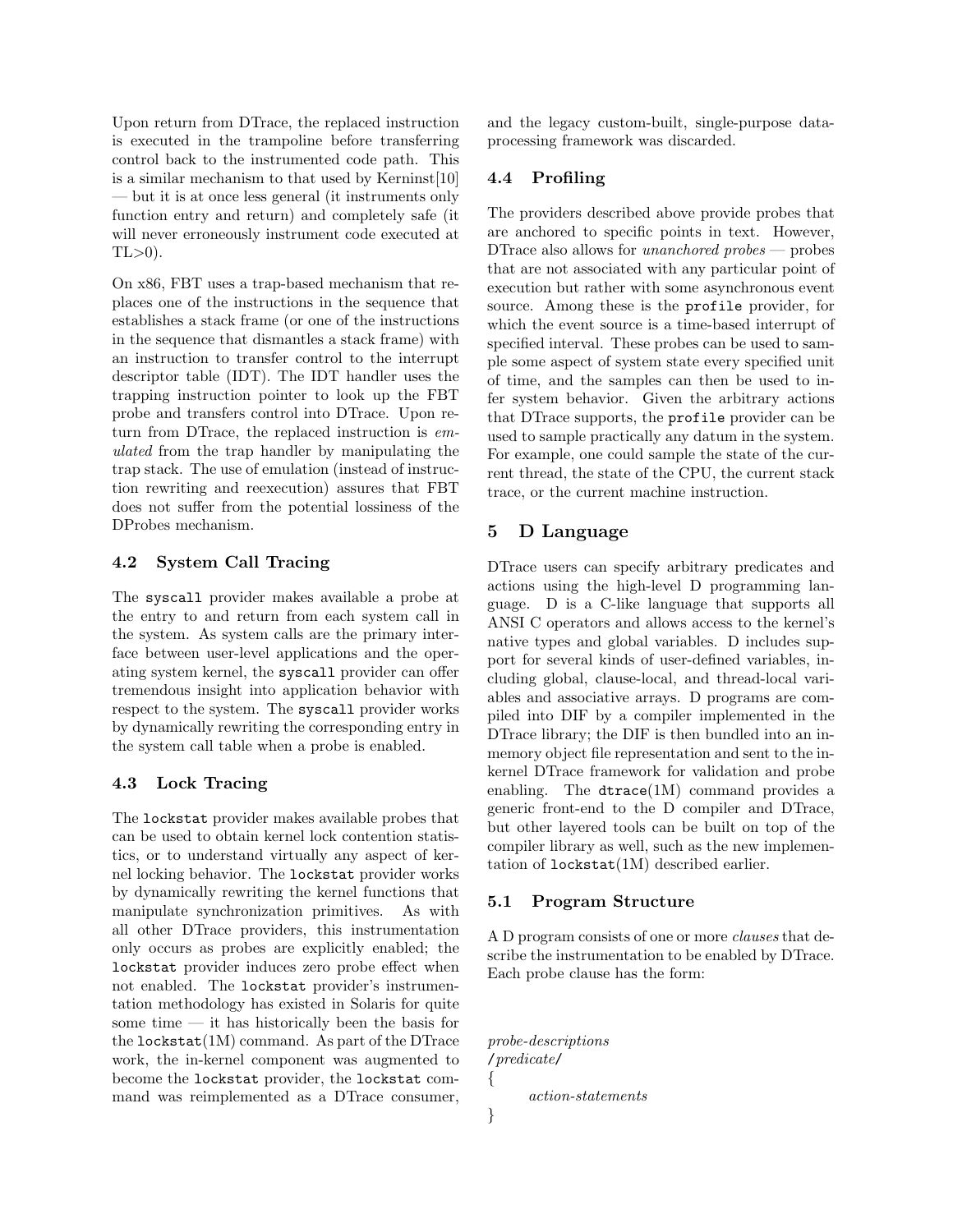Probe descriptions are specified using the form provider:module:function:name. Omitted fields match any value, and  $\mathsf{sh}(1)$  globbing syntax is supported. The predicate and action statements may each be optionally omitted.

D uses a program structure similar to  $\mathbf{awk}(1)$  because tracing programs resemble pattern matching programs in that execution order does not follow traditional function-oriented program structure; instead, execution order is defined by a set of external inputs and the tracing program "reacts" by executing the predefined matching clauses. During internal testing, the meaning of this program form was immediately obvious to UNIX developers and permitted rapid adoption of the language.

## 5.2 Types, Operators and Expressions

As C is the language of UNIX, D is designed to form a companion language to C for use in dynamic tracing. D predicates and actions are written identically to C language statements, and all of the ANSI C operators can be used and follow identical precedence rules. D also supports all of the intrinsic C data types, typedef, and the ability to define struct, union, and enum types. Users are also permitted to define and manipulate their own variables, described shortly, and access a set of predefined functions and variables provided by DTrace.

The D compiler also makes use of C source type and symbol information provided by a special kernel service, allowing D programmers to access C types and global variables defined in kernel source code without declaring them. The FBT provider exports the input arguments and return values of kernel functions to DTrace when its probes fire, and the C type service also allows the D compiler to automatically associate these arguments with their corresponding C data types in a D program clause that matches an FBT probe.

Unlike a traditional C source file, a D source file may access types and symbols from a variety of separate scopes, including the core kernel, multiple loadable kernel modules, and any type and variable definitions provided in the D program itself. To manage access to external namespaces, the backquote  $(')$ character can be inserted in symbol and type identifiers to reference the namespace denoted by the identifier preceding the backquote. For example, the type struct foo'bar would name the C type struct bar in a kernel module named foo, and the identifier 'rootvp would match the kernel global

variable rootvp and would have the type vnode  $t *$ automatically assigned to it by the D compiler.

## 5.3 User Variables

D programs can declare global variables using C declaration syntax in the outer scope of the program, or they can be implicitly defined by assignment statements. When variables are defined by assignment, the left-hand identifier is defined and assigned the type of the right-hand expression for the remainder of the program. Our experience showed that D programs were rapidly developed and edited and often written directly on the dtrace(1M) command-line, so users benefited from the ability to omit declarations for simple programs.

## 5.4 Variable Scopes

In addition to global variables, D programs can create clause-local and thread-local variables of any type. Variables from these two scopes are accessed using the reserved prefixes this-> and self-> respectively. The prefixes serve to both separate the variable namespaces and to facilitate their use in assignment statements without the need for prior declaration. Clause-local variables access storage that is re-used across the execution of D program clauses, and are used like C automatic variables. Threadlocal variables associate a single variable name with separate storage for each operating system thread, including interrupt threads.

Thread-local variables are used frequently in D to associate data with a thread performing some activity of interest. For example, to trace the amount of time any thread spends in a  $\text{read}(2)$  system call, one can write the D program:

```
syscall::read:entry
{
        self->t = timestamp;
}
syscall::read:return
/self->t/
{
        printf("%d/%d spent %d nsecs in read\n",
            pid, tid, timestamp - self->t);
}
```
The thread-local variable self->t is instantiated on-demand when any thread fires the syscall::read:entry probe and is assigned the value of the built-in timestamp variable; the program then computes the time difference when the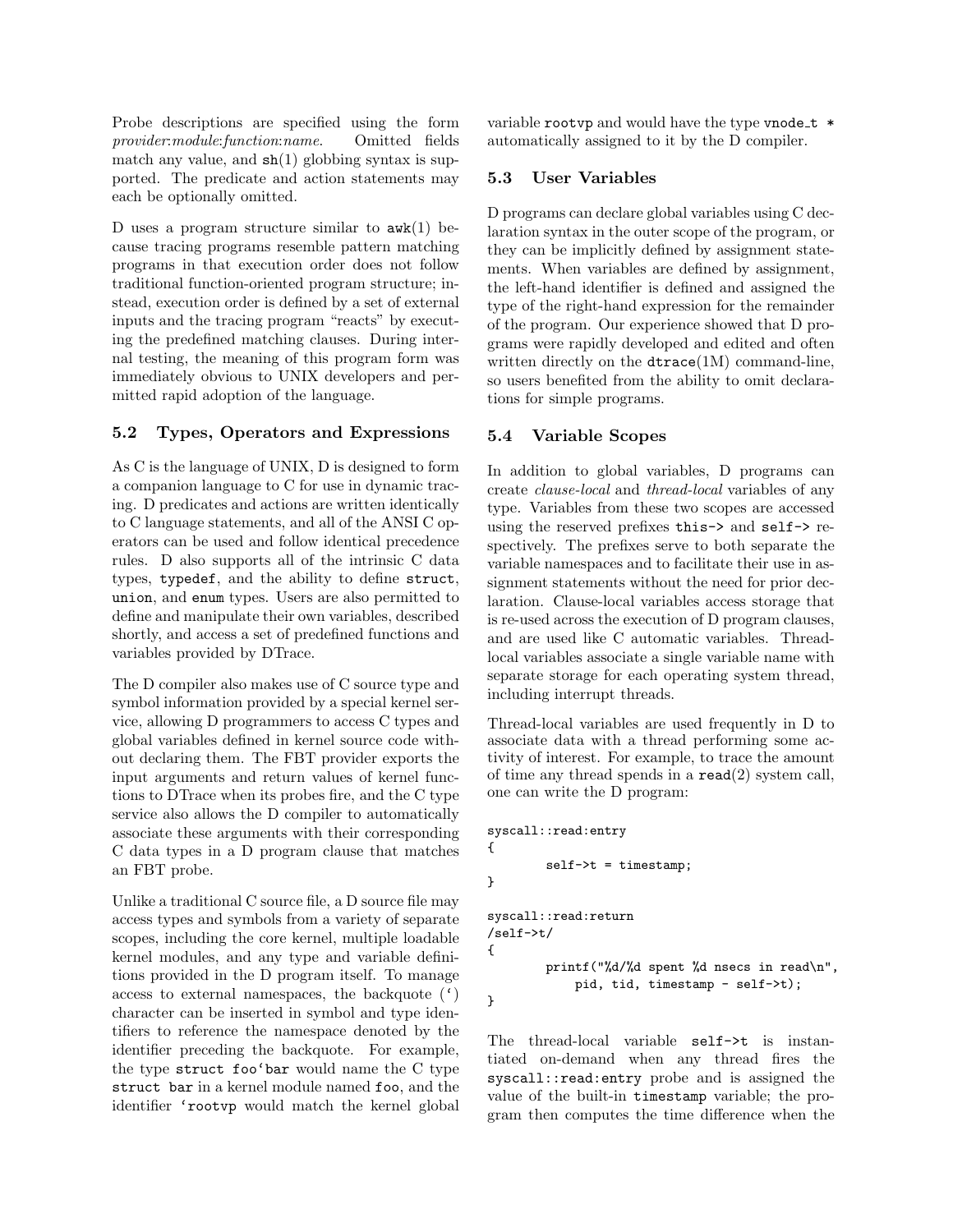system call returns. As with traced data, DTrace reports any failure to allocate a dynamic variable so data is never silently lost.

### 5.5 Associative Arrays

D programs can also create associative array variables where each array element is indexed by a tuple of expression values and data elements are created on-demand. For example, the D program statement a[123, "hello"] = 456 defines an associative array a with tuple signature [int, string] where each element is an int, and then assigns the value 456 to the element indexed by tuple [123, "hello"]. D supports both global and thread-local associative arrays. As in other languages such as Perl, associative arrays permit D programmers to easily create and manage complex dictionary data structures without requiring them to manage memory and write lookup routines.

### 5.6 Strings

D provides a built-in string type to resolve the ambiguity of the C char\* type, which can be used to represent an arbitrary address, the address of a single character, or the address of a NUL-terminated string. The D string type acts like the C type char  $[n]$  where *n* is a fixed string limit that can be adjusted at compile-time. The string limit is also enforced by the DTrace in-kernel component, so that it can provide built-in functions such as strlen() and ensure finite running time when an invalid string address is specified. D permits strings to be copied using the = operator and compared using the relational operators. D implicitly promotes char\* and char[] to string appropriately.

## 6 Aggregating Data

When instrumenting the system to answer performance-related questions, it is often useful to think not in terms of data gathered by individual probes, but rather how that data can be aggregated to answer a specific question. For example, if one wished to know the number of system calls by user ID, one would not necessarily care about the datum collected at *each* system call — one simply wants to see a table of user IDs and system calls. Historically, this question has been answered by gathering data at each system call, and postprocessing the data using a tool like  $\text{awk}(1)$  or  $\text{perl}(1)$ . However, in DTrace the aggregating of data is a first-class operation, performed at the source.

### 6.1 Aggregating Functions

We define an aggregating function to be one that has the following property:

$$
f(f(x_0) \cup f(x_1) \cup ... \cup f(x_n)) = f(x_0 \cup x_1 \cup ... \cup x_n)
$$

where  $x_n$  is a set of arbitrary data. That is, applying an aggregating function to subsets of the whole and then applying it again to the set of results gives the same result as applying it to the whole itself. Many common functions for understanding a set of data are aggregating functions, including counting the number of elements in the set, computing the maximum value of the set, and summing all elements in the set. Not all functions are aggregating functions, however; computing the mode and computing the median are two examples of non-aggregating functions.

Applying aggregating functions to data in situ has a number of advantages:

- The entire data set need not be stored. Whenever a new element is to be added to the set, the aggregating function is calculated given the set consisting of the current intermediate result and the new element. After the new result is calculated, the new element may be discarded. This reduces the amount of storage required by a factor of the number of data points — which is often quite large.
- A scalable implementation is allowed. One does not wish for data collection to induce pathological scalability problems. Aggregating functions allow for intermediate results to be kept per-CPU instead of in a shared data structure. When a system-wide result is desired, the aggregating function may then be applied to the set consisting of the per-CPU intermediate results.

## 6.2 Aggregations

DTrace implements aggregating functions as *aggre*gations. An aggregation is a named structure indexed by an n-tuple that stores the result of an aggregating function. In D, the syntax for an aggregation is:

 $\otimes$ *identifier* [keys] = aggfunc(args);

where *identifier* is an optional name of the aggregation, keys is a comma-separated list of D expressions, *aggfunc* is one of the DTrace aggregating func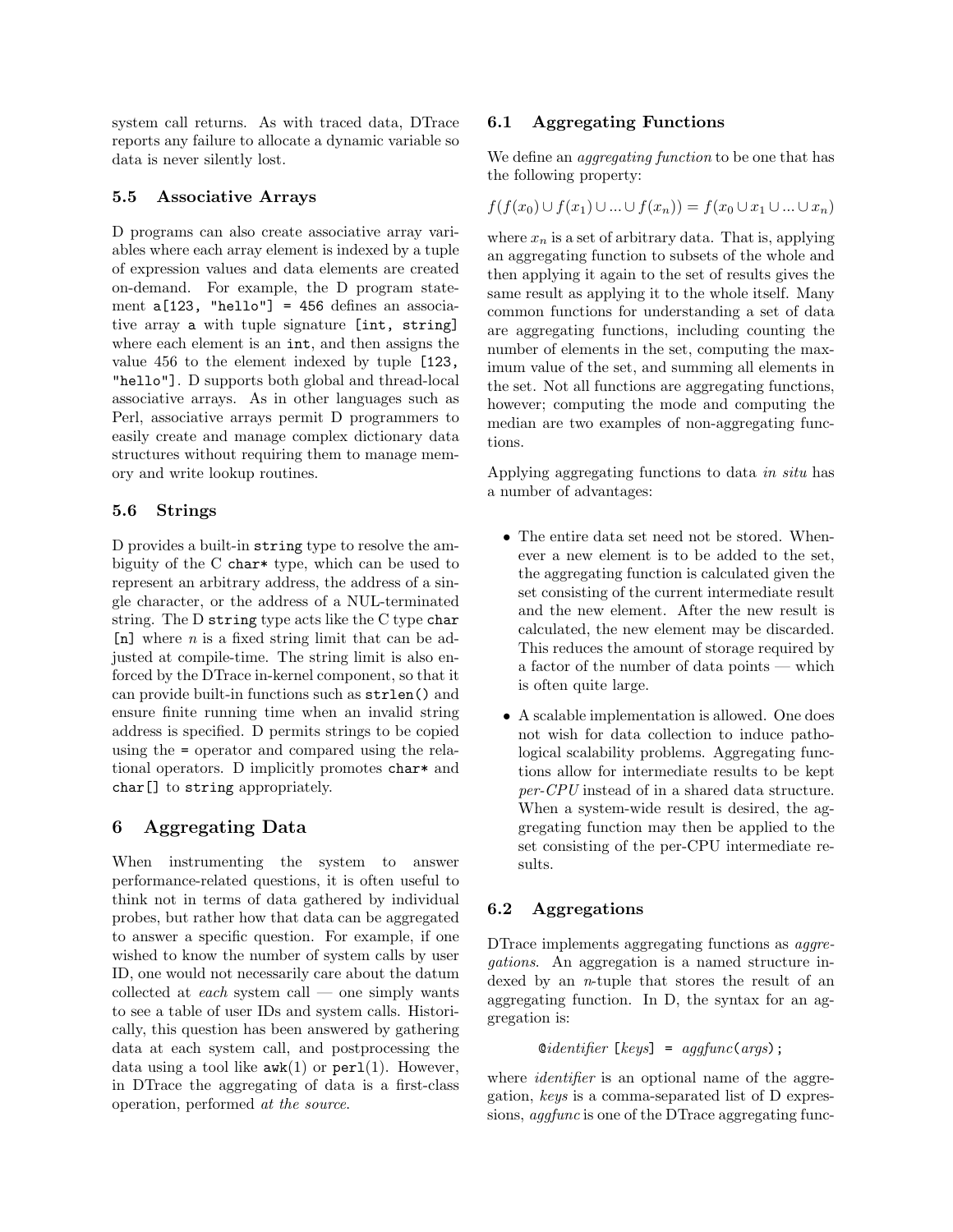tions and args is a comma-separated list of arguments to the aggregating function. (Most aggregating functions take just a single argument that represents the new datum.)

For example, the following DTrace script counts  $write(2)$  system calls by application name:

```
syscall::write:entry
{
        @counts[execname] = count();
}
```
By default, aggregation results are displayed when dtrace(1M) terminates. (This behavior may be changed by explicitly controlling aggregation output with the printa function.) Assuming the above were named "write.d", running it might yield:

# dtrace -s write.d

|               | dtrace: script 'write.d' matched 1 probe |  |  |
|---------------|------------------------------------------|--|--|
| $\sim$ $\sim$ |                                          |  |  |

| $\hat{C}$ |      |
|-----------|------|
| dtrace    | 1    |
| cat       | 4    |
| sed       | 9    |
| head      | 9    |
| grep      | 14   |
| find      | 15   |
| tail      | 25   |
| mountd    | 28   |
| expr      | 72   |
| sh        | 291  |
| tee       | 814  |
| sshd      | 1996 |
| make.bin  | 2010 |

In the above output, one might perhaps be interested in understanding more about the write system calls from the processes named "sshd." For example, to get a feel for the distribution of write sizes per file descriptor, one could aggregate on arg0 (the file descriptor argument to the write system call), specifying the "quantize()" aggregating function (which generates a power-of-two distribution) with an argument of arg2 (the size argument to the write system call):

```
syscall::write:entry
/execname == "sshd"/
{
        @[arg0] = quantize(arg2);}
```
Running the above yields a frequency distribution for each file descriptor. For example:

| 5        |                                       |       |
|----------|---------------------------------------|-------|
| value    | Distribution $---$<br>$\qquad \qquad$ | count |
| 16       |                                       |       |
| 32 I     |                                       |       |
| 64       |                                       | O     |
| 128      |                                       | Ω     |
| 256   @  |                                       | 13    |
| 512   00 |                                       | 13    |
|          | 1024    00000000000000000000000000000 | 199   |
| 2048     |                                       |       |

The above output would indicate that for file descriptor five, 199 writes were between 1024 and 2047 bytes. If one wanted to understand the origin of writes to this file descriptor, one could (for example) add to the predicate that arg0 be five, and aggregate on the application's stack trace by using the ustack function:

```
syscall::write:entry
/execname == "sshd" & x \neq 5/
{
        @[ustack()] = quantize(arg2);}
```
## 7 User-level Instrumentation

DTrace provides instrumentation of user-level program text through the pid provider, which can instrument arbitrary instructions in a specified process. The pid provider is slightly different from other providers in that it actually defines a class of providers — each process can potentially have an associated pid provider. The process identifier is appended to the name of each pid provider. For example, the probe pid1203:libc.so.1:malloc:entry corresponds to the function entry of  $\text{malloc}(3C)$  in process 1203.

In keeping with the DTrace philosophy of dynamic instrumentation, target processes need not be restarted to be instrumented and, as with other providers, there is no pid provider probe effect when the probes are not enabled.

The techniques used by the pid provider are ISAspecific, but they all involve a mechanism that rewrites the instrumented instruction to induce a trap into the operating system. The trap-based mechanism has a higher enabled probe effect than branch-based mechanisms used elsewhere[12], but it completely unifies kernel- and user-level instrumentation: any DTrace mechanism that may be used with kernel-level probes may also be used with userlevel probes.

For example, one can use a thread-local D variable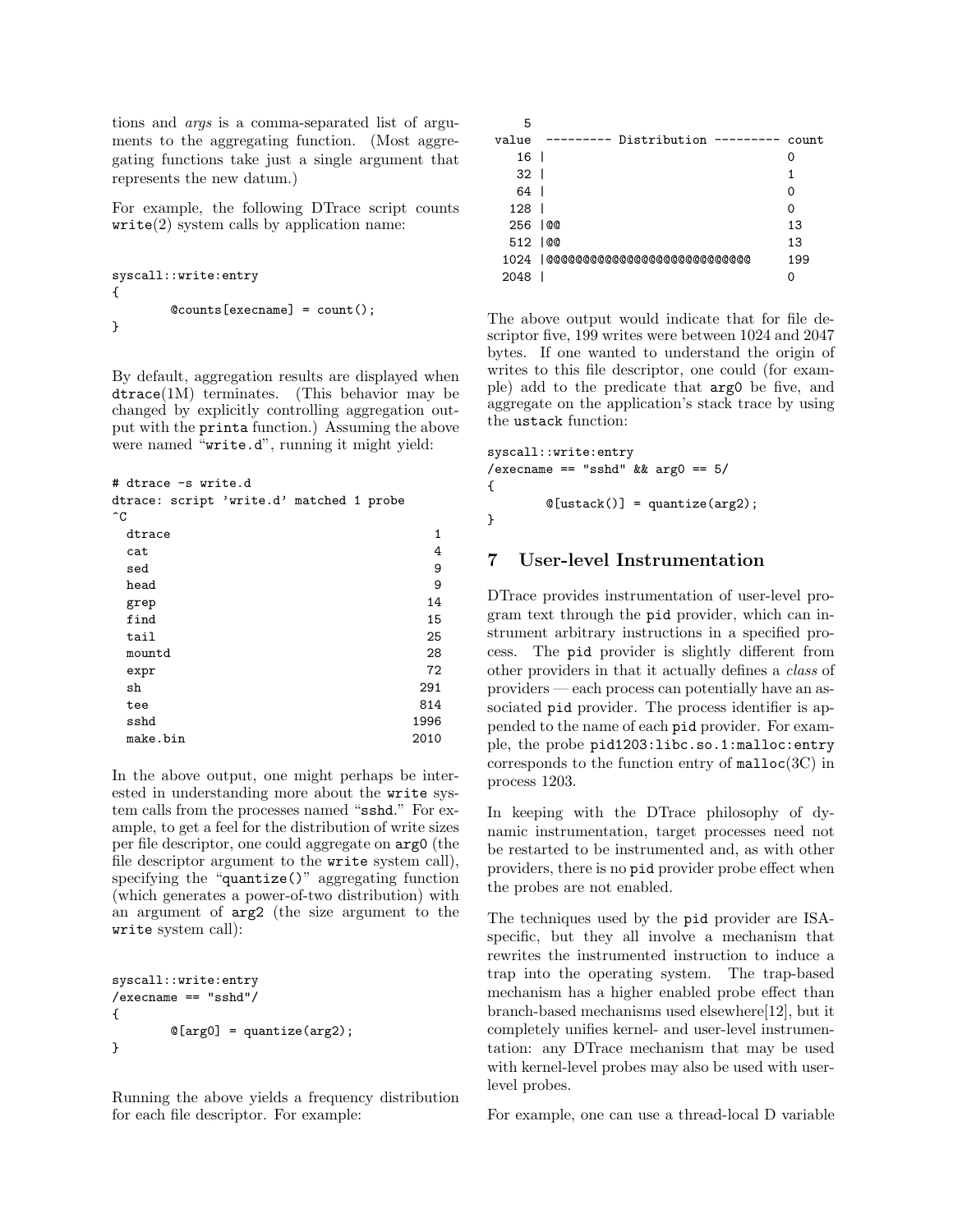to follow all activity — user-level and kernel-level — from a specified user-level function:

```
#!/usr/sbin/dtrace -s
#pragma D option flowindent
pid$1::$2:entry
{
        self->trace = 1;
}
pid$1:::entry, pid$1:::return, fbt:::
/self->trace/
{
        printf("%s", curlwpsinfo->pr_syscall ?
            "K" : "U");
}
pid$1::$2:return
/self->trace/
{
        self->trace = 0;
}
```
The above script uses the D macro argument variables "\$1" and "\$2" to allow the target process identifier and the user-level function to be specified as arguments to the script. Assuming that this script were named "all.d," one could run it this way:

# ./all.d 'pgrep xclock' XEventsQueued dtrace: script './all.d' matched 52377 probes CPU FUNCTION

```
0 -> XEventsQueued U
0 -> _XEventsQueued U
0 -> _X11TransBytesReadable U
0 <- _X11TransBytesReadable U
0 -> _X11TransSocketBytesReadable U
0 <- _X11TransSocketBytesReadable U
0 -> ioctl U
0 \longrightarrow ioctl K
0 -> getf K
0 -> set_active_fd K
0 <- set_active_fd K
0 <- getf K
0 -> get_udatamodel K
0 <- get_udatamodel K
...
0 -> releasef K
0 -> clear_active_fd K
0 <- clear_active_fd K
0 -> cv_broadcast K
0 <- cv_broadcast K
0 <- releasef K
0 <- ioctl K
0 <- ioctl U
0 <- _XEventsQueued U
0 <- XEventsQueued U
```
Note the crossing of the user/kernel boundary in the above: while other instrumentation frameworks allow for some unified tracing, this is perhaps the clearest display of control flow across the user/kernel boundary.

DTrace also allows for tracing of data from user processes. The copyin() and copyinstr() subroutines can be used to access data from the current process. For example, the following script aggregates on the name  $(\arg 0)$  passed to the open $(2)$ system call:

```
syscall::open:entry
{
        @files[copyinstr(arg0)] = count();}
```
By tracing events in both the kernel and user processes, and combining data from both sources, DTrace provides the complete view of the system required to understand systemic problems that span the user/kernel boundary.

## 8 Speculative Tracing

In a tracing framework that offers coverage as comprehensive as that of DTrace, the challenge for the user quickly becomes figuring out what not to trace. In DTrace, the primary mechanism for filtering out uninteresting events is the predicate mechanism discussed in Section 3.2. Predicates are useful when it is known at the time that a probe fires whether or not the probe event is interesting. For example, if one is only interested in activity associated with a certain process or a certain file descriptor, one can know when the probe fires if it associated with the process or file descriptor of interest. However, there are some situations in which one may not know whether or not a given probe event is interesting until some time after the probe fires.

For example, if a system call is failing sporadically with a common error code (e.g. EIO or EINVAL), one may wish to better understand the code path that is leading to the error condition. To capture the code path, one could enable every probe — but only if the failing call can be isolated in such a way that a meaningful predicate can be constructed. If the failures were sporadic or nondeterministic, one would be forced to trace all events that might be interesting, and later postprocess the data to filter out the ones that were not associated with the failing code path. In this case, even though the number of interesting events may be reasonably small, the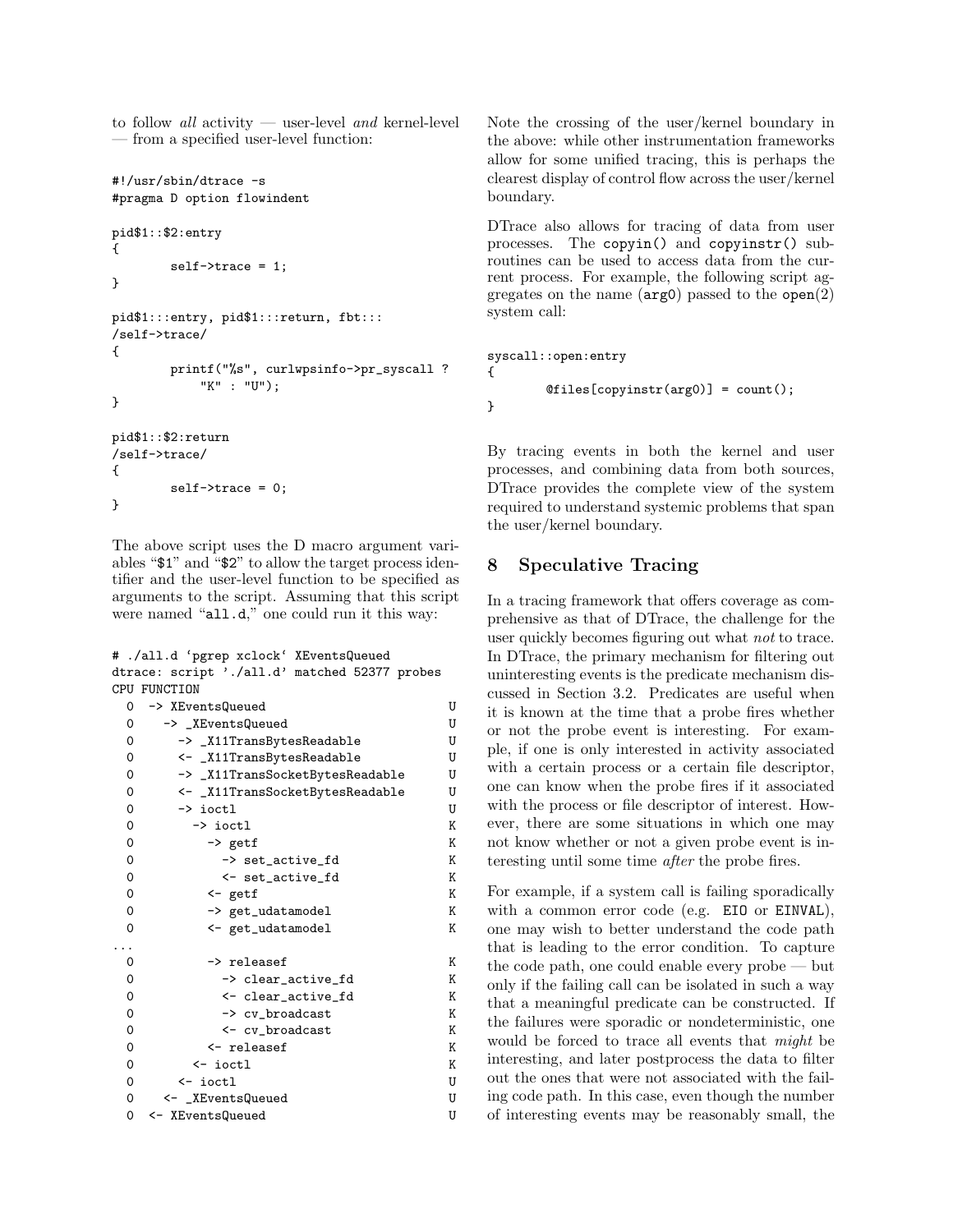number of events that must be traced is very large — making postprocessing difficult if not impossible.

To address this and similar situations, DTrace has a facility for speculative tracing. Using this facility, one may tentatively trace data; later, one may decide that the traced data is interesting and commit it to the principal buffer, or one may decide that the traced data is uninteresting, and discard it. For example, to speculatively trace all  $i$ oct $1(2)$  system calls that return failure:

```
#pragma D option flowindent
```

```
syscall::ioctl:entry
/pid != $pid/
{
        self->spec = speculation();
}
fbt:::
/self->spec/
{
        speculate(self->spec);
        printf("%s: %d", execname, errno);
}
syscall::ioctl:return
/self->spec && errno != 0/
{
        commit(self->spec);
        self \rightarrow spec = 0;}
syscall::ioctl:return
/self->spec && errno == 0/
{
        discard(self->spec);
        self->spec = 0;}
```
Note that this script uses the "\$pid" variable to avoid tracing any failing ioctl calls by dtrace itself. Running the above:

# dtrace -s ./ioctl.d dtrace: script './ioctl.d' matched 27778 probes CPU FUNCTION<br>0 -> ioctl dhcpagent: 0

| $\Omega$ | $\rightarrow$ getf     | dhcpagent: 0 |
|----------|------------------------|--------------|
| $\Omega$ | -> set_active_fd       | dhcpagent: 0 |
| $\Omega$ | <- set_active_fd       | dhcpagent: 0 |
| $\Omega$ | $\leftarrow$ getf      | dhcpagent: 0 |
| $\Omega$ | -> fop_ioctl           | dhcpagent: 0 |
| $\Omega$ | -> ufs_ioctl           | dhcpagent: 0 |
| $\Omega$ | $\leftarrow$ ufs_ioctl | dhcpagent: 0 |
| $\Omega$ | $\leftarrow$ fop_ioctl | dhcpagent: 0 |
| $\Omega$ | -> releasef            | dhcpagent: 0 |

| $\Omega$ | -> clear_active_fd    | dhcpagent: 0  |  |
|----------|-----------------------|---------------|--|
| $\Omega$ | <- clear_active_fd    | dhcpagent: 0  |  |
| $\Omega$ | -> cv_broadcast       | dhcpagent: 0  |  |
| $\Omega$ | <- cv_broadcast       | dhcpagent: 0  |  |
| $\Omega$ | $\leftarrow$ releasef | dhcpagent: 0  |  |
| $\Omega$ | -> set_errno          | dhcpagent: 0  |  |
| $\Omega$ | <- set_errno          | dhcpagent: 25 |  |
|          | $\leftarrow$ ioctl    | dhcpagent: 25 |  |
|          |                       |               |  |

## 9 Experience

DTrace has been used extensively inside Sun to understand system behavior in both development and production environments. One production environment in which DTrace has been especially useful is a SunRay server in Broomfield, Colorado. The server which is run by Sun's IT organization and has 10 CPUs, 32 gigabytes of memory, and approximately 170 SunRay users — was routinely exhibiting sluggish performance. DTrace was used to resolve many performance problems on this production system; the following is the detailed description of the resolution of one such problem.

By looking at the output of  $m$  $\text{dist}(1)$ , a traditional Solaris monitoring tool, it was noted that the number of cross-calls per CPU per second was quite high. (A cross-call is a function call directed to be performed by a specified CPU.) This led to the natural question: who (or what) was inducing the cross-calls? Traditionally, there is no way to answer this question concisely, as there is no static instrumentation in the cross-call mechanism. The DTrace "sysinfo" provider, however, can dynamically instrument every increment of the counters consumed by mpstat. So by using DTrace and sysinfo's "xcalls" probe, this question can be easily answered:

```
sysinfo:::xcalls
{
        @[execname] = count();
```
}

Running the above gives a table of application names and the number of cross-calls that each induced; running it on the server in question revealed that virtually all application-induced cross calls were due to the "Xsun" application, the Sun X server. This wasn't *too* surprising — as there is an X server for each SunRay user, one would expect them to do much of the machine's work. Still, the high number of cross-calls merited further investigation: what were the X servers doing to induce the cross-calls? To answer this question, the following D script was written: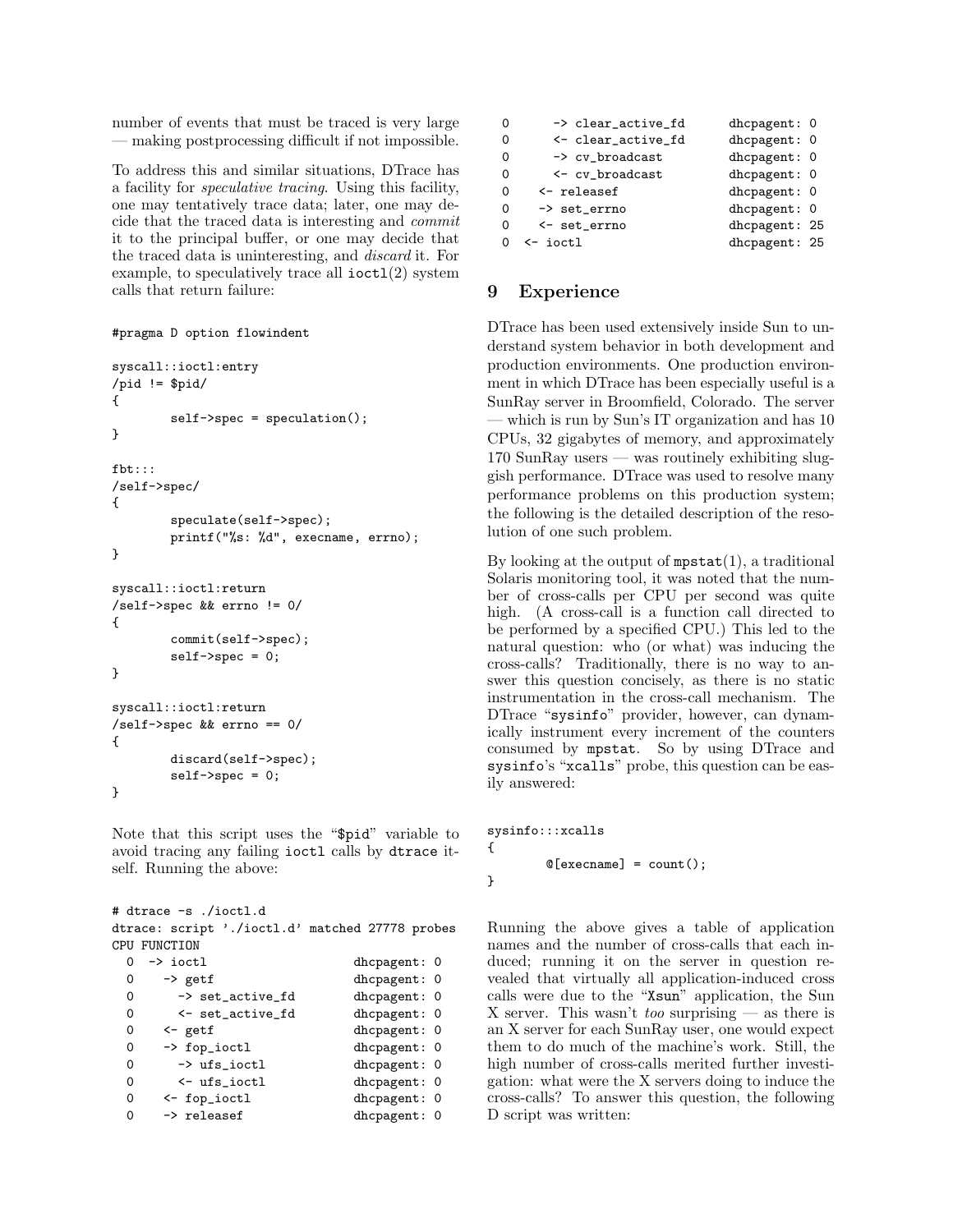| syscall::entry                     | PID   | FD                   | COUNT    |
|------------------------------------|-------|----------------------|----------|
| $/$ execname == "Xsun"/            | .     | $\ddot{\phantom{0}}$ | $\cdots$ |
| €                                  | 26744 | 4                    | 50       |
| $self->sys = probefunc;$           | 2219  | 4                    | 56       |
| }                                  | 64907 | 4                    | 65       |
|                                    | 23468 | 4                    | 65       |
| sysinfo::xcalls                    | 45317 | 4                    | 68       |
| $/$ execname == "Xsun"/            | 11077 | 4                    | 1684     |
| €                                  | 63574 | 4                    | 1780     |
| $@[self->sys  = NULL ?$            | 8477  | 4                    | 1826     |
| $self->sys: "None}>"] = count()$ ; | 55758 | 4                    | 1850     |
| }                                  | 38710 | 4                    | 1907     |
|                                    | 9973  | 4                    | 1948     |
| syscall::return                    |       |                      |          |

As labelled above, the first column is the process identifier, the second column is the file descriptor, and the third column is the count.  $(\text{drace}(1M))$ always sorts its aggregation output by aggregation value.) The data revealed two things: first, that all of the mmap activity for each of the X servers orginated from file descriptor 4 in each. And second, that six of the 170 X servers on the machine were responsible for most of the mmap activity. Using traditional process-centric tools  $(e.g., pfiles(1))$  revealed that in each X server file descriptor 4 corresponded to the file "/dev/zero," the zero(7D) device present in most UNIX variants. mmap'ing /dev/zero is a technique for allocating memory, but why were the X servers allocating (and deallocating) so much memory so frequently? To answer this, we wrote a script to aggregate on the user stack trace of the X servers when they called mmap:

```
syscall::mmap:entry
/execname == "Xsun"/
{
        @[ustack()] = count();}
```
Running this yields a table of stack traces and counts. In this case, all Xsun mmap stack traces were identical:

```
libc.so.1'mmap+0xc
libcfb32.so.1'cfb32CreatePixmap+0x74
ddxSUNWsunray.so.1'newt32CreatePixmap+0x20
Xsun'ProcCreatePixmap+0x118
Xsun'Dispatch+0x17c
Xsun'main+0x788
Xsun'_start+0x108
```
The stack trace indicated why the X servers were allocating (and deallocating) memory: they were creating (and destroying) Pixmaps. This answered the immediate question, and raised a new one: what applications were ordering their X servers to create and destroy Pixmaps? Answering this required a somewhat more sophisticated script:

This script uses a thread-local variable to keep track of the current system call name; when the xcalls probe fires, it aggregates on the system call that induced the cross-call. In this case, the script revealed that nearly all cross-calls from "Xsun" were being induced by the  $\text{munmap}(2)$  system call. The fact that munmap activity induces cross-calls is not surprising (memory demapping induces a cross call as part of TLB invalidation), but the fact that there was so much munmap activity (thousands of munmap calls per second, system wide) was unexpected.

/self->sys != NULL/

self->sys = NULL;

{

}

Given that ongoing munmap activity must coexist with ongoing  $\mathtt{mmap}(2)$  activity, the next question was what were the X servers mmap'ing? And were there some X servers that were mmap'ing more than others? Both of these questions can be answered at once:

```
syscall::mmap:entry
/execname == "Xsun"/
{
        @[pid, arg4] = count();}
END
{
        printf("%9s %13s %16s\n",
            "PID", "FD", "COUNT");
        printa("%9d %13d %16@d\n", @);
}
```
This script aggregates on both process identifier and mmap's file descriptor argument to yield a table of process identifiers and mmap'ed file descriptors. It uses the special DTrace END probe and the printa function to precisely control the output. Here is the tail of the output from running the above D script on the production SunRay server: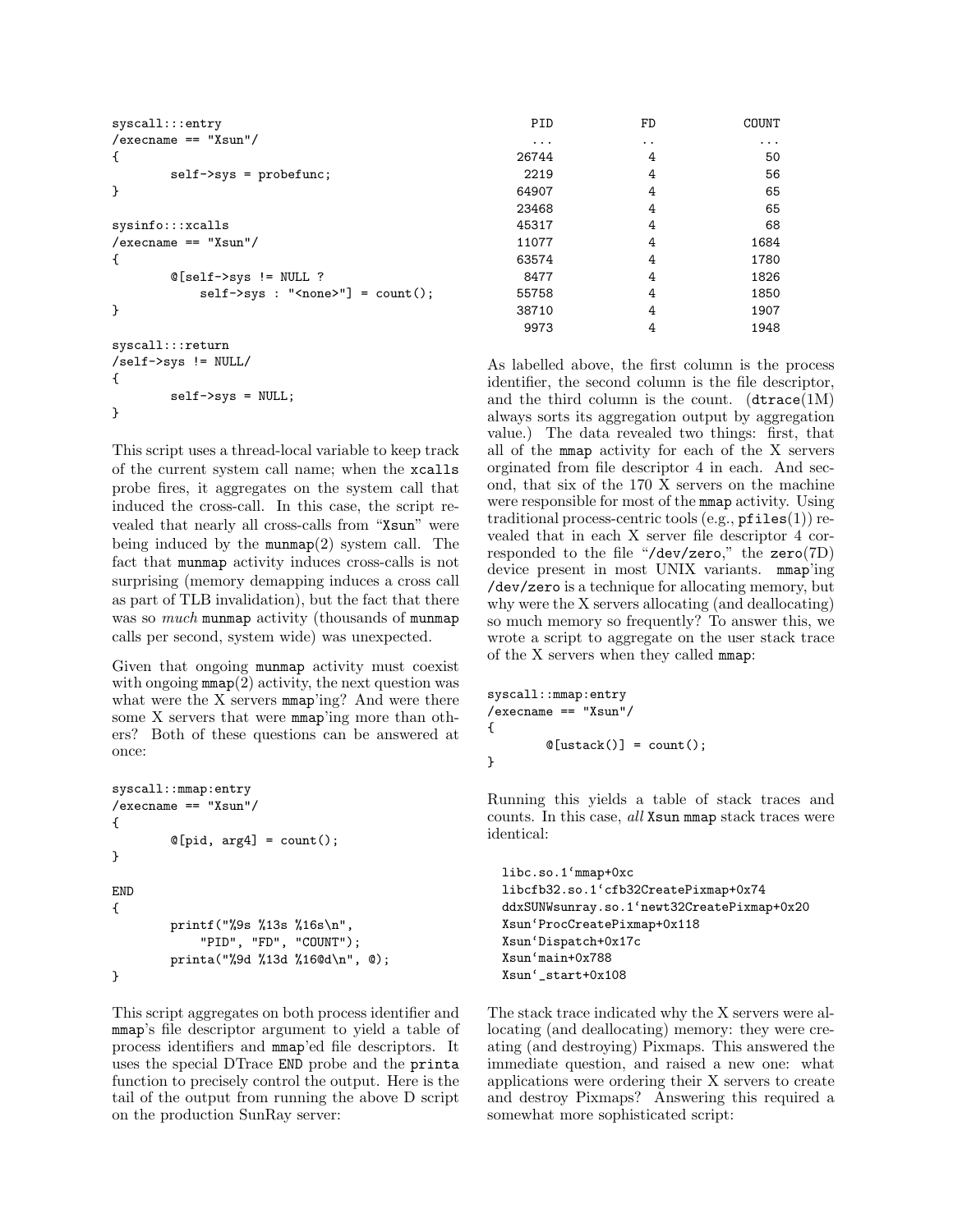```
syscall::poll:entry
/execname == "Xsun"/
{
        self->interested = 0;
}
syscall::mmap:entry
/execname == "Xsun"/
{
        self->interested = 1;
}
fbt::sleepq_unlink:entry
/self->interested/
{
        this->u = kargs[1]-\ge t\_procp->p\_user;@[string of (this->u->u_{comm})] = count();}
```
This script exploits some implementation knowledge of both X servers and the kernel. An X server works by calling  $pol(2)$  on its connections to wait for requests; when a request arrives, the X server (a single-threaded process) processes the request and sends the response. Sending the response causes the X server to awaken the blocking client, after which the X server again polls on its connections. To determine for whom the X servers were creating Pixmaps, we set a thread-local variable ("interested") when the X server called mmap. We then enabled the FBT probe in the kernel's routine to awaken another thread ("sleepq unlink()"); if (and only if) interested was set, we aggregated on the process that we were waking. The core assumption was that the process that the X server awakened immediately after having performed an mmap was the process for whom that mmap was performed.

Running the above on the production SunRay server produced the following (trimmed) output:

| gedit          | 25   |
|----------------|------|
| soffice bin    | 26   |
| netscape-bin   | 44   |
| gnome-terminal | 81   |
| dsdm           | 487  |
| gnome-smproxy  | 490  |
| metacity       | 546  |
| gnome-panel    | 549  |
| gtik2_applet2  | 6399 |

This output was the smoking gun  $-$  it immediately focussed all attention on the application "gtik2 applet2," a stock ticker applet for the GNOME desktop. A further DTrace script that aggregated on user stack revealed the source of the problem: gtik2 applet2 was creating (and destroying) an X graphics context (GC) every 10 milliseconds. <sup>7</sup> As any X programmer knows, GC's are expensive server-side objects — they are not to be created with reckless abandon[4]. While there were only six instances of gtik2 applet2 running on the SunRay server, each was inducing this expensive operation from their X servers (and subsequently from the operating system) one hundred times per second; taken together, they were having a substantial effect on system performance. Indeed, stopping the six gtik2 applet2 processes dramatically improved the system's performance: cross-calls dropped by 64 percent, involuntary context switches dropped by 35 percent, system time went down 27 percent, user time went down 37 percent and idle time went up by 15 percent.

This was a serious (and in retrospect, glaring) performance problem. But it was practically impossible to debug with traditional tools because it was a systemic problem: the gtik2\_applet2 processes were doing very little work themselves — they were inducing work on their behalf from other components of the system. To root-cause the problem, we made extensive use of aggregations and and thread-local variables, two features unique to DTrace.

### 10 Future Work

DTrace provides a stable and extensible foundation for future work to enhance our ability to observe production systems. We are actively developing extensions to DTrace, including:

- Performance counters. Modern microprocessors such as SPARC and x86 export performance counter registers that can be programmed to count branch mispredicts, cache misses, and other processor events. We plan to implement a DTrace provider that exports performance counter information and allows it to be accessed in D from a probe action.
- Helper actions. Complex middleware may wish to assist DTrace with actions that require knowledge specific to the middleware. We have developed a prototype of such a helper action that permits applications to provide assistance for DTrace in obtaining a user-level stack trace. We have implemented the helper action in the Java Virtual Machine, allowing for ustack to

<sup>7</sup>See http://bugzilla.gnome.org/show bug.cgi?id=99696 for details.